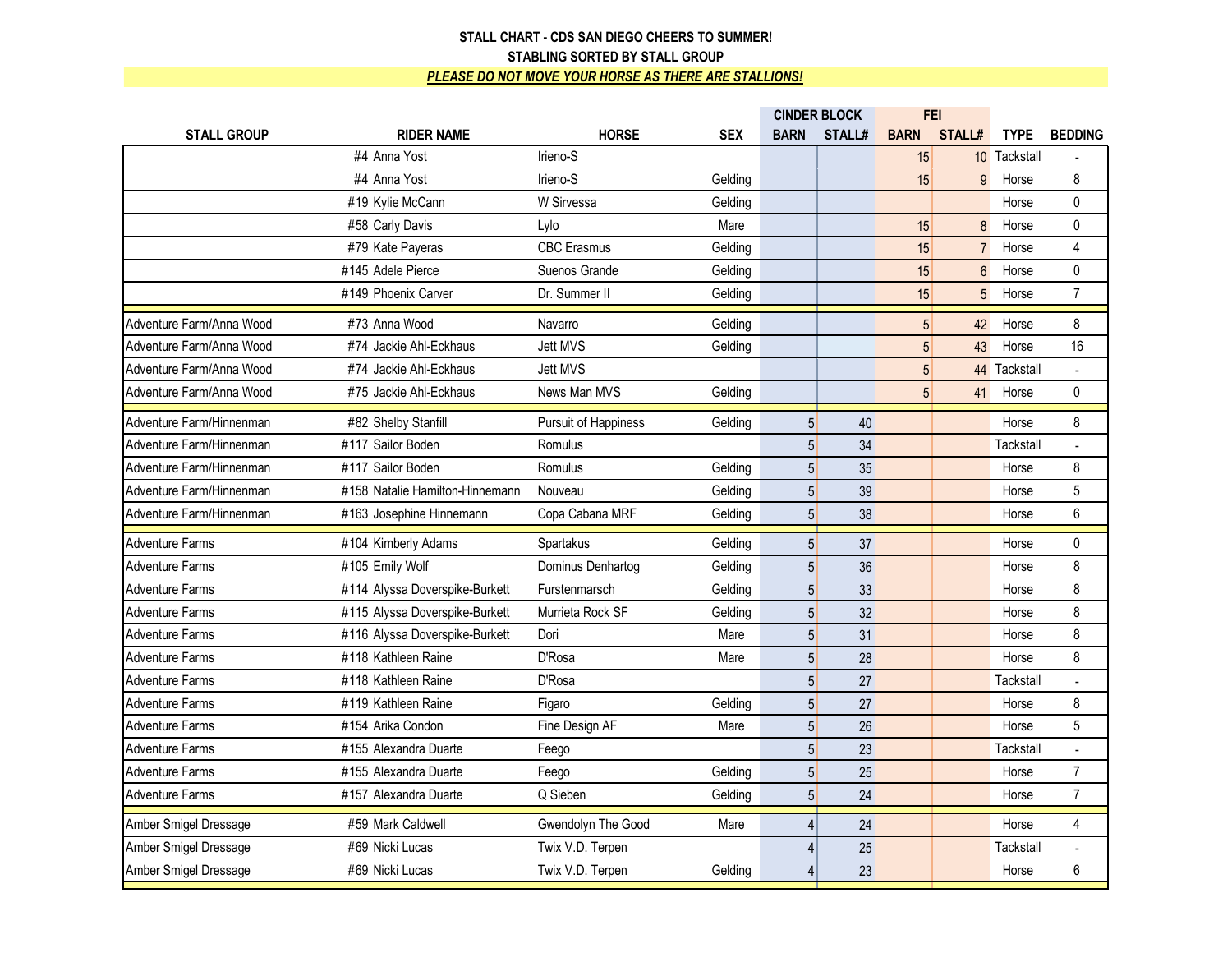|                             |                           |                     |                 | <b>CINDER BLOCK</b> |         |             | <b>FEI</b> |              |                          |
|-----------------------------|---------------------------|---------------------|-----------------|---------------------|---------|-------------|------------|--------------|--------------------------|
| <b>STALL GROUP</b>          | <b>RIDER NAME</b>         | <b>HORSE</b>        | <b>SEX</b>      | <b>BARN</b>         | STALL#  | <b>BARN</b> | STALL#     | <b>TYPE</b>  | <b>BEDDING</b>           |
| Amelia Newcomb              | #35 Kasey Cannon          | Diesel CF           |                 | 12                  | 16      |             |            | Tackstall    |                          |
| Amelia Newcomb              | #35 Kasey Cannon          | Diesel CF           | <b>Stallion</b> | 12                  | 17      |             |            | Horse        | $\pmb{0}$                |
| Amelia Newcomb              | #76 Amelia Newcomb        | Harvard             | Gelding         | 12                  | 12      |             |            | Horse        | 0                        |
| Amelia Newcomb              | #106 Amelia Newcomb       | Lucky Luke          | Gelding         | 12                  | 13      |             |            | Horse        | $\pmb{0}$                |
| Amelia Newcomb              | #107 Amelia Newcomb       | Kensington          | Gelding         | 12                  | 14      |             |            | Horse        | $\pmb{0}$                |
| Amelia Newcomb              | #180 Laura Brandt         | <b>Ikon</b>         |                 |                     | 12 Room |             |            | Tackstall    | $\overline{a}$           |
| Amelia Newcomb              | #180 Laura Brandt         | Ikon                | <b>Stallion</b> | 12                  | 15      |             |            | Horse        | $\overline{7}$           |
| Annette Spinetti            | #7 Lea McFarland-Bushnell | Valor               | Gelding         |                     |         | 16          | 16         | Horse        | $\sqrt{5}$               |
| Annette Spinetti            | #50 Annette Spinetti      | Carbonero MAC       | <b>Stallion</b> |                     |         | 16          | 17         | Horse        | 8                        |
| Annette Spinetti            | #51 Annette Spinetti      | Lincoln             | Gelding         |                     |         | 16          | 18         | Horse        | 8                        |
| Annette Spinetti            | #181 Trish Wills          | Rainman             | Gelding         |                     |         | 16          | 19         | Horse        | $\bf 8$                  |
| Annette Spinetti            | #182 Trish Wills          | Ronaldo UP          | <b>Stallion</b> |                     |         | 16          | 20         | Horse        | 8                        |
| Artisan Dressage            | #16 Elizabeth Johnson     | Kilowatt            | Gelding         | 10                  | 15      |             |            | Horse        | $\pmb{0}$                |
| Artisan Dressage            | #16 Elizabeth Johnson     | Kilowatt            |                 |                     | 10 Room |             |            | Tackstall    |                          |
| Artisan Dressage            | #39 Ellie Rose            | Four By Four        | Gelding         | 10 <sup>1</sup>     | 14      |             |            | Horse        | $\pmb{0}$                |
| Artisan Dressage            | #94 Cynthia Willis        | Wisteria            | Mare            | 10                  | 13      |             |            | Horse        | 3                        |
| Birchall Equestrian & Co    | #45 Ellanor Boehning      | Sir Junior          | Gelding         | 5 <sup>2</sup>      | 18      |             |            | Horse        | 10                       |
| Birchall Equestrian & Co    | #45 Ellanor Boehning      | Sir Junior          |                 | $\overline{5}$      | 19      |             |            | Tackstall    |                          |
| Birchall Equestrian & Co    | #46 Emme Chisholm         | Improv              | Gelding         | 5 <sup>2</sup>      | 17      |             |            | Horse        | 5                        |
| Birchall Equestrian & Co    | #48 Stephen Birchall      | D'Amore             |                 | 5                   | 22      |             |            | Tackstall    | $\overline{\phantom{a}}$ |
| Birchall Equestrian & Co    | #48 Stephen Birchall      | D'Amore             | Mare            | $\overline{5}$      | 21      |             |            | Horse        | 8                        |
| Birchall Equestrian & Co    | #49 Stephen Birchall      | Nero                | Gelding         | 5 <sup>1</sup>      | 20      |             |            | Horse        | 8                        |
| <b>Bridget Braden</b>       | #34 Bridget Braden        | Floratar            |                 |                     |         | 15          |            | 17 Tackstall | $\overline{\phantom{a}}$ |
| <b>Bridget Braden</b>       | #34 Bridget Braden        | Floratar            | Gelding         |                     |         | 15          | 16         | Horse        | $\boldsymbol{6}$         |
| <b>Bridget Braden</b>       | #87 Carin Lennox          | Juno                | Mare            |                     |         | 15          | 15         | Horse        | 6                        |
| Caroline Hoffman            | #24 Caroline Hoffman      | Avalancha           |                 | 5 <sup>2</sup>      | 16      |             |            | Tackstall    | $\overline{\phantom{a}}$ |
| Caroline Hoffman            | #24 Caroline Hoffman      | Avalancha           | Mare            | $\overline{5}$      | 15      |             |            | Horse        | 8                        |
| Caroline Hoffman            | #25 Caroline Hoffman      | Linus De Encinasola | Gelding         | 5 <sup>1</sup>      | 14      |             |            | Horse        | 8                        |
| Christine Stephenson        | #11 Kristina Huff         | Winzer 207          | Gelding         | 15                  | 11      | 15          | 11         | Horse        | 8                        |
| Christine Stephenson        | #27 Jennifer Coury        | Ecahnaten PWA       | Gelding         | 15                  | 12      | 15          | 12         | Horse        | 0                        |
| Christine Stephenson        | #27 Jennifer Coury        | Ecahnaten PWA       |                 | 15                  | 13      | 15          |            | 13 Tackstall | $\overline{a}$           |
| <b>Christine Stephenson</b> | #123 Jennifer Coury       | Taoramina           | Mare            | 15                  | 14      | 15          | 14         | Horse        | 0                        |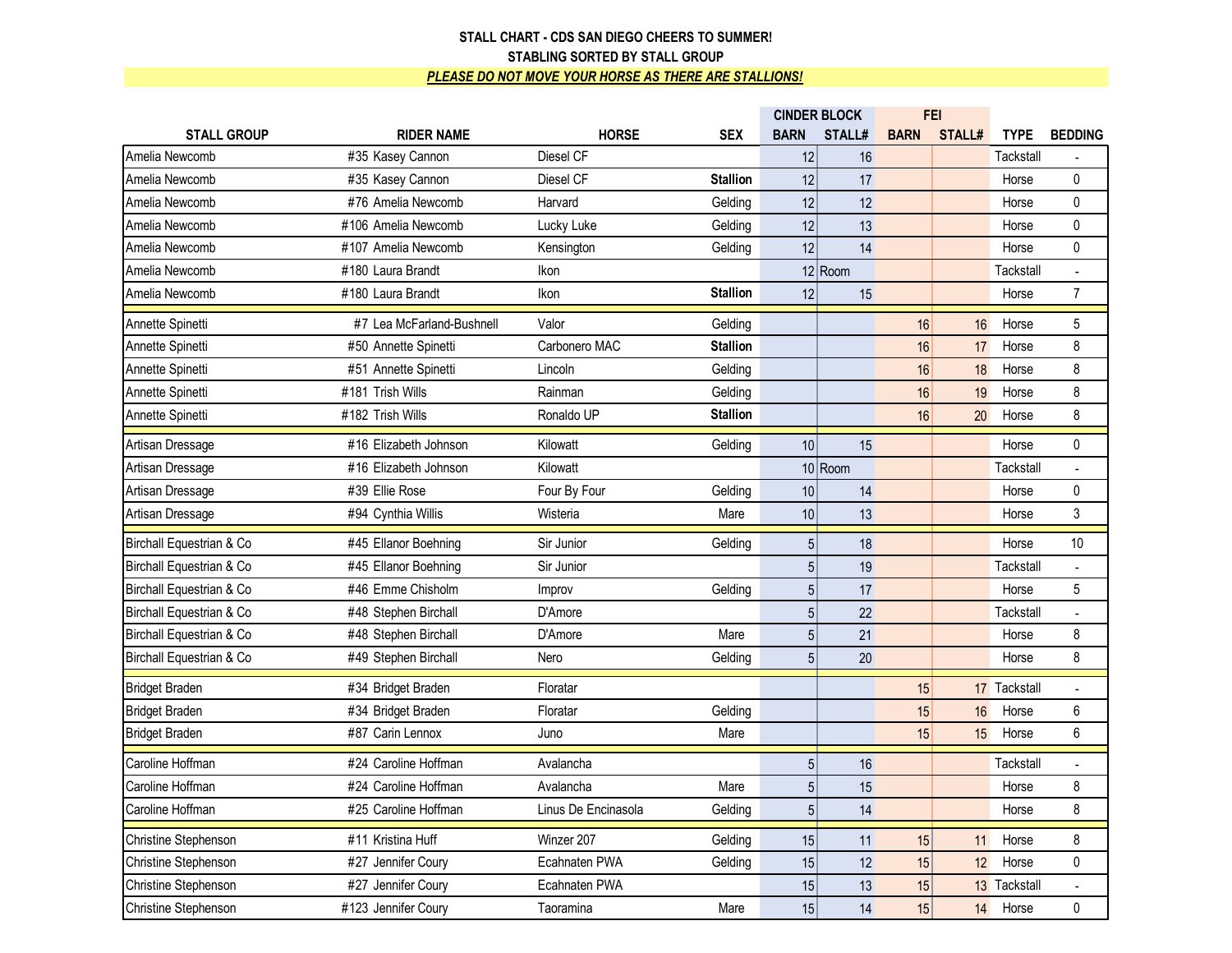|                         |                         | <b>CINDER BLOCK</b>      |                 | <b>FEI</b>      |          |             |        |             |                |
|-------------------------|-------------------------|--------------------------|-----------------|-----------------|----------|-------------|--------|-------------|----------------|
| <b>STALL GROUP</b>      | <b>RIDER NAME</b>       | <b>HORSE</b>             | <b>SEX</b>      | <b>BARN</b>     | STALL#   | <b>BARN</b> | STALL# | <b>TYPE</b> | <b>BEDDING</b> |
| Donadt Dressage         | #110 Ashley Donadt      | Liberty                  |                 | 9               | 18       |             |        | Tackstall   |                |
| Donadt Dressage         | #110 Ashley Donadt      | Liberty                  | Mare            | 9               | 17       |             |        | Horse       | 14             |
| Donadt Dressage         | #159 Ashley Donadt      | Cayenne Von Sucandi      | Gelding         | 9               | 16       |             |        | Horse       | 10             |
| Jane Arrasmith Dressage | #186 Maggie Evans       | Fuengirola               |                 | $\overline{4}$  | 32       |             |        | Tackstall   |                |
| Jane Arrasmith Dressage | #186 Maggie Evans       | Fuengirola               | Mare            | $\vert 4 \vert$ | 31       |             |        | Horse       | 9              |
| Jessica Havey           | #29 Breeanna Kenney     | The Emperor's New Groove |                 |                 | 9Room    |             |        | Tackstall   |                |
| Jessica Havey           | #29 Breeanna Kenney     | The Emperor's New Groove | Gelding         | 9               | 27       |             |        | Horse       | 9              |
| Jessica Havey           | #84 Jessica Havey       | Relevant                 | Mare            | 9               | 25       |             |        | Horse       | 6              |
| Jessica Havey           | #121 Marcella Northern  | Ciminiti                 | Gelding         | 9               | 26       |             |        | Horse       | 12             |
| Jo Moran Dressage       | #60 Nicole Morton       | <b>Fleur Noir</b>        | Mare            | 9               | 24       |             |        | Horse       | 0              |
| Jo Moran Dressage       | #60 Nicole Morton       | <b>Fleur Noir</b>        |                 |                 | 9Room    |             |        | Tackstall   | $\blacksquare$ |
| Jo Moran Dressage       | #61 Nicole Morton       | Redhawk's Sagacity       | Gelding         | 9               | 22       |             |        | Horse       | 0              |
| Jo Moran Dressage       | #122 Jo Moran           | Reine Noire GWF          | Mare            | 9               | 23       |             |        | Horse       | 0              |
| Jo Moran Dressage       | #125 Kristine Aday      | Dream Of Mine            | Gelding         | 9               | 21       |             |        | Horse       | 4              |
| Jo Moran Dressage       | #126 Kristine Aday      | Amphion                  | Gelding         | 9               | 20       |             |        | Horse       | 4              |
| Jo Moran Dressage       | #127 Cassandra Paskvan  | Paddington Bar S.W.      | Gelding         | 9               | 19       |             |        | Horse       | 0              |
| Kim McGrath             | #85 Lori Johnstone      | Sir Dillon               | Geldina         | 9               | 11       |             |        | Horse       | 6              |
| Kim McGrath             | #139 Daniella Shakirova | Freedom IHF              | Gelding         | 9               | 10       |             |        | Horse       | $\overline{7}$ |
| Kim McGrath             | #167 Kimberly McGrath   | <b>MSJ Celebrity</b>     | Gelding         | 9               | 12       |             |        | Horse       | 12             |
| Kim McGrath             | #167 Kimberly McGrath   | <b>MSJ Celebrity</b>     |                 |                 | $9$ Room |             |        | Tackstall   |                |
| Kim McGrath             | #168 Kimberly McGrath   | <b>Brighton</b>          | Gelding         | 9               | 14       |             |        | Horse       | 0              |
| Kim McGrath             | #168 Kimberly McGrath   | <b>Brighton</b>          |                 |                 | 9Room    |             |        | Tackstall   | $\overline{a}$ |
| Kim McGrath             | #169 Kimberly McGrath   | Kalista W                | Mare            | 9               | 9        |             |        | Horse       | 6              |
| Kim McGrath             | #170 Kimberly McGrath   | Diamante Del Encanto     | <b>Stallion</b> | 9               | 13       |             |        | Horse       | 6              |
| Kim McGrath             | #171 Kimberly McGrath   | Esteria                  | Mare            | 9               | 8        |             |        | Horse       | 6              |
| Kimberly Monk Dressage  | #81 Royce Kadooka       | Olivier                  | Gelding         |                 |          | 17          | 11     | Horse       | 4              |
| Kimberly Monk Dressage  | #152 Kimberly Monk      | Furstenstolz 6           | Gelding         |                 |          | 17          | 12     | Horse       | 0              |
| Kimberly Monk Dressage  | #166 Caroline Underwood | Abracadabra              | Mare            |                 |          | 17          | 13     | Horse       | 0              |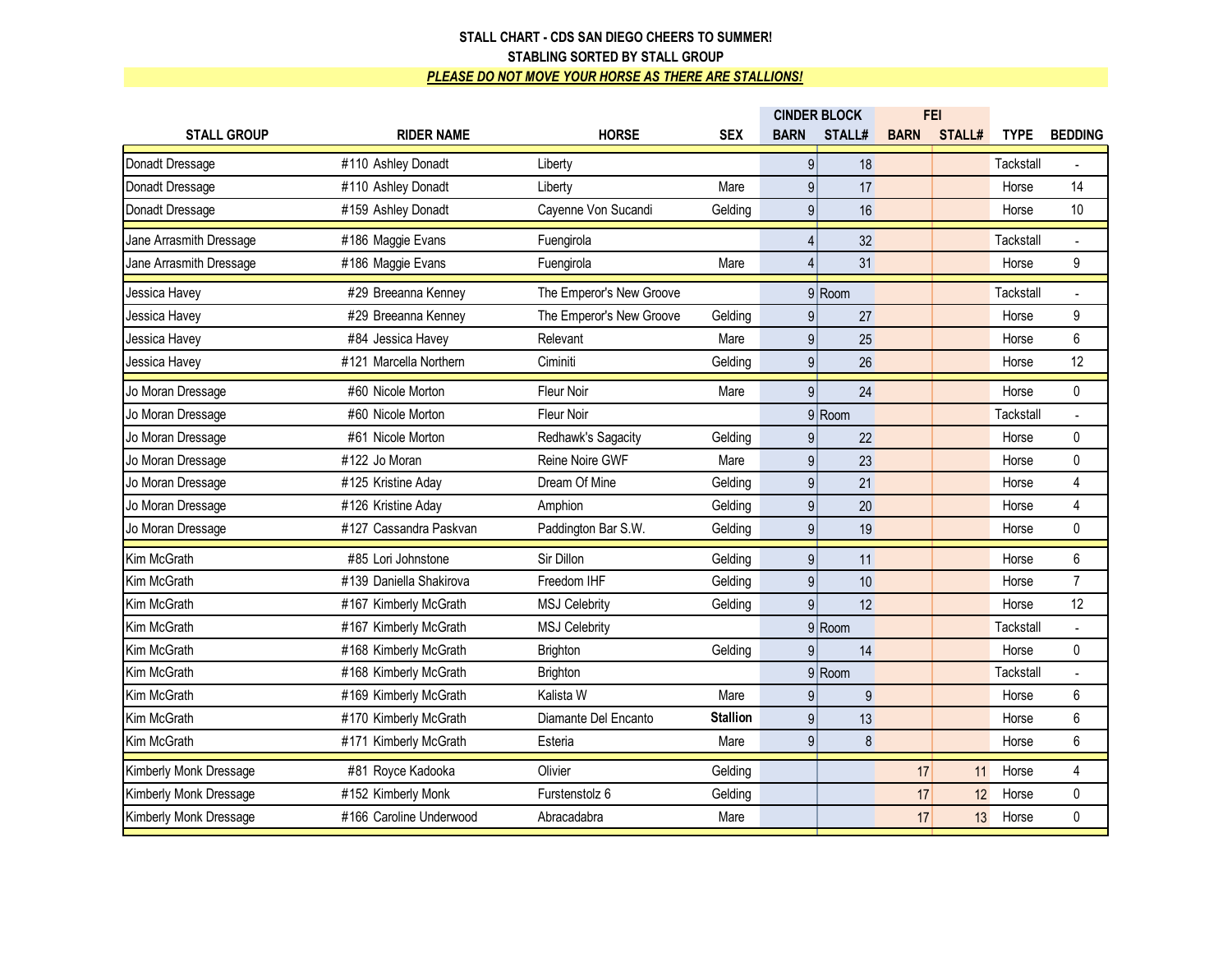| <b>RIDER NAME</b><br><b>BARN</b><br><b>HORSE</b><br><b>STALL GROUP</b><br><b>SEX</b><br><b>KRE Show Horses</b><br>#89 Katherine Rich-Elzig<br>Delovely<br><b>KRE Show Horses</b><br>#89 Katherine Rich-Elzig<br>Delovely<br>Mare<br><b>KRE Show Horses</b><br>#89 Katherine Rich-Elzig<br>Delovely | 12<br>12<br>$12$ Room<br>12 | STALL#<br>5<br>11 | <b>BARN</b> | STALL# | <b>TYPE</b><br><b>Tackstall</b> | <b>BEDDING</b> |
|----------------------------------------------------------------------------------------------------------------------------------------------------------------------------------------------------------------------------------------------------------------------------------------------------|-----------------------------|-------------------|-------------|--------|---------------------------------|----------------|
|                                                                                                                                                                                                                                                                                                    |                             |                   |             |        |                                 |                |
|                                                                                                                                                                                                                                                                                                    |                             |                   |             |        |                                 |                |
|                                                                                                                                                                                                                                                                                                    |                             |                   |             |        | Horse                           | $6\,$          |
|                                                                                                                                                                                                                                                                                                    |                             |                   |             |        | Tackstall                       |                |
| <b>TR Silver Fortune</b><br><b>KRE Show Horses</b><br>#90 Jocelyn Moore<br>Gelding                                                                                                                                                                                                                 |                             | 8                 |             |        | Horse                           | 6              |
| <b>KRE Show Horses</b><br>#95 Bridget Price<br>Kiss My Chrome<br>Gelding                                                                                                                                                                                                                           | 12                          | 9                 |             |        | Horse                           | 6              |
| <b>KRE Show Horses</b><br>#124 Saylor Weidauer<br>Stargali<br>Gelding                                                                                                                                                                                                                              | 12                          | 10                |             |        | Horse                           | $6\,$          |
| <b>KRE Show Horses</b><br>#129 Bridget Price<br>Shutterbug<br>Mare                                                                                                                                                                                                                                 | 12                          | $\overline{7}$    |             |        | Horse                           | 6              |
| <b>KRE Show Horses</b><br>#131 Susan Belanger - Martin<br>Wasabi<br>Mare                                                                                                                                                                                                                           | 12                          | 6                 |             |        | Horse                           | 6              |
| #56 Catherine Ghazal<br>Ion SWF<br>Lucia Rapalyea<br><b>Stallion</b>                                                                                                                                                                                                                               | 9                           | $\overline{1}$    |             |        | Horse                           | 8              |
| Ion SWF<br>#56 Catherine Ghazal<br>Lucia Rapalyea                                                                                                                                                                                                                                                  | 9                           | 3                 |             |        | Tackstall                       | $\overline{a}$ |
| Lucia Rapalyea<br>#86 Lucia Rapalyea<br>Ignite DG<br>Gelding                                                                                                                                                                                                                                       | $\boldsymbol{9}$            | 28                |             |        | Horse                           | $\overline{7}$ |
| #98 Susan Williams<br>Gelding<br>Lucia Rapalyea<br>Hero                                                                                                                                                                                                                                            | 9                           | $\overline{2}$    |             |        | Horse                           | 10             |
| Double Dream Plus<br>Marie Meyers<br>#14 Marie Meyers                                                                                                                                                                                                                                              |                             |                   | 16          |        | 11 Tackstall                    | $\overline{a}$ |
| Double Dream Plus<br>Gelding<br>Marie Meyers<br>#14 Marie Meyers                                                                                                                                                                                                                                   |                             |                   | 16          | 12     | Horse                           | 8              |
| <b>Marie Meyers</b><br>#30 Daniela Groenke<br>Bardolino<br>Gelding                                                                                                                                                                                                                                 |                             |                   | 16          | 13     | Horse                           | 6              |
| #30 Daniela Groenke<br>Marie Meyers<br>Bardolino                                                                                                                                                                                                                                                   |                             |                   | 16          |        | 15 Tackstall                    | $\overline{a}$ |
| <b>Stallion</b><br>#31 Daniela Groenke<br>Del Tibio Ciclon<br>Marie Meyers                                                                                                                                                                                                                         |                             |                   | 16          | 13     | Horse                           | 6              |
| #37 Jeri Walz<br>Matt Cunningham Dressage<br>Iniesto                                                                                                                                                                                                                                               | $11$ Room                   |                   |             |        | Tackstall                       |                |
| #37 Jeri Walz<br>Matt Cunningham Dressage<br>Gelding<br>Injesto                                                                                                                                                                                                                                    | 11                          | 25                |             |        | Horse                           | 10             |
| Matt Cunningham Dressage<br>#42 Jae Chaney<br>Dorant-C<br>Gelding                                                                                                                                                                                                                                  | 11                          | 22                |             |        | Horse                           | 8              |
| Matt Cunningham Dressage<br>Dorant-C<br>#42 Jae Chaney                                                                                                                                                                                                                                             | $11$ Room                   |                   |             |        | Tackstall                       |                |
| Matt Cunningham Dressage<br>Gelding<br>#65 Matthew Cunningham<br>Ribery 27                                                                                                                                                                                                                         | 11                          | 23                |             |        | Horse                           | 10             |
| Matt Cunningham Dressage<br>It's A Pleasure<br><b>Stallion</b><br>#66 Matthew Cunningham                                                                                                                                                                                                           | 11                          | 24                |             |        | Horse                           | 10             |
| Matt Cunningham Dressage<br>#77 Alexa Brown<br>Kazoo<br>Gelding                                                                                                                                                                                                                                    | 11                          | 19                |             |        | Horse                           | 10             |
| Matt Cunningham Dressage<br>Zonda <sub>R</sub><br>#137 Stella Metsovas<br>Gelding                                                                                                                                                                                                                  | 11                          | 17                |             |        | Horse                           | 10             |
| Matt Cunningham Dressage<br>#147 Hannah Johnson<br>Wilkens<br>Gelding                                                                                                                                                                                                                              | 11                          | 20                |             |        | Horse                           | 0              |
| #147 Hannah Johnson<br>Wilkens<br>Matt Cunningham Dressage                                                                                                                                                                                                                                         | 11                          | 21                |             |        | Tackstall                       | $\overline{a}$ |
| RU4Me<br><b>Molly Martin</b><br>#57 Molly Martin<br>Gelding                                                                                                                                                                                                                                        | $\sqrt{4}$                  | 27                |             |        | Horse                           | 4              |
| <b>Molly Martin</b><br>#185 Hanna O'Reilly<br>Rejoice Of Rubignon<br>Mare                                                                                                                                                                                                                          | $\overline{4}$              | 26                |             |        | Horse                           | 0              |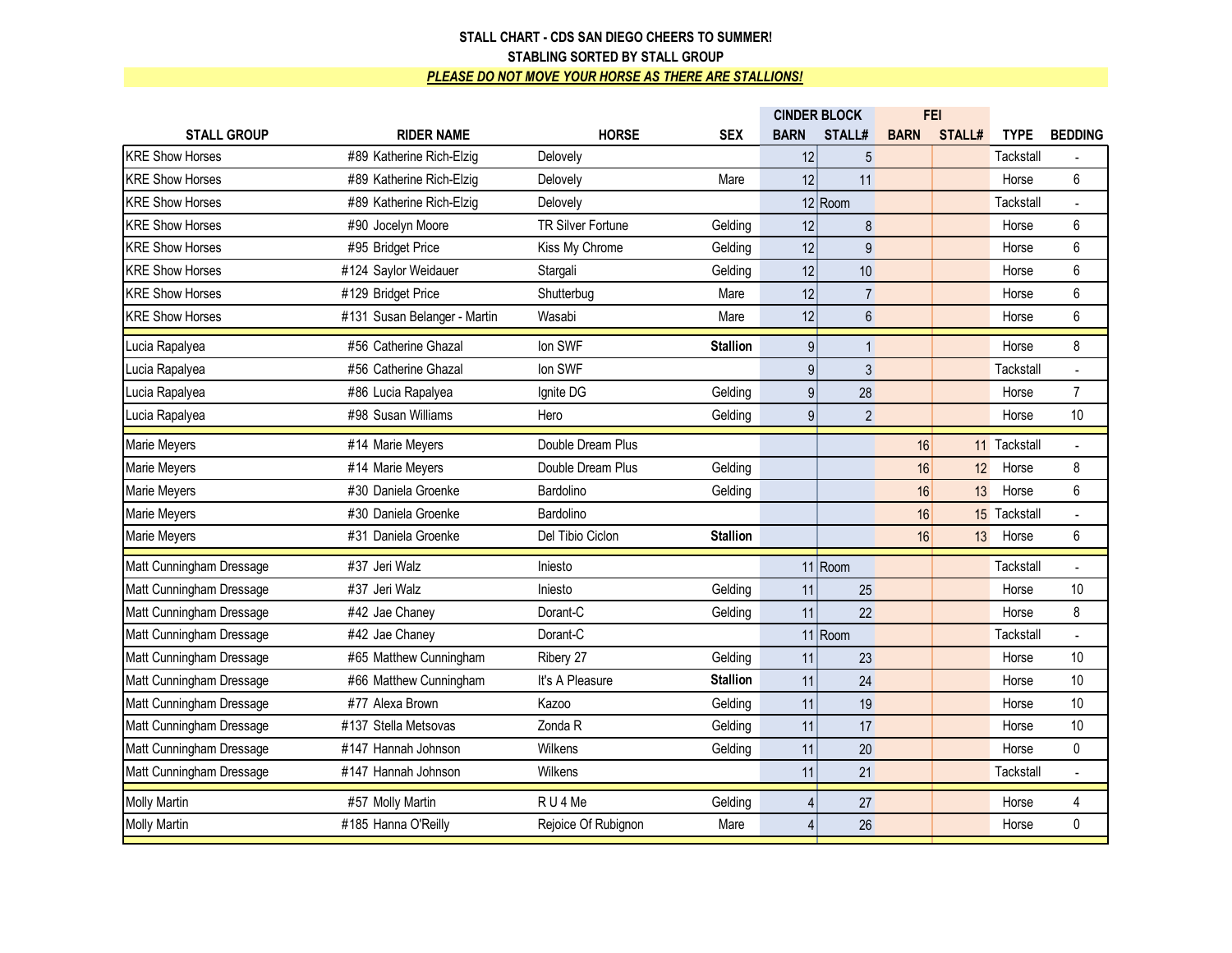|                            |                            |                          |                 |                 |                |             | <b>FEI</b>    |             |                          |
|----------------------------|----------------------------|--------------------------|-----------------|-----------------|----------------|-------------|---------------|-------------|--------------------------|
| <b>STALL GROUP</b>         | <b>RIDER NAME</b>          | <b>HORSE</b>             | <b>SEX</b>      | <b>BARN</b>     | STALL#         | <b>BARN</b> | <b>STALL#</b> | <b>TYPE</b> | <b>BEDDING</b>           |
| Nick Wagman Dressage       | #1 Elizabeth Keadle        | Damon's William          | Gelding         | 10              | 20             |             |               | Horse       | $\pmb{0}$                |
| Nick Wagman Dressage       | #1 Elizabeth Keadle        | Damon's William          |                 | 10              | 21             |             |               | Tackstall   |                          |
| Nick Wagman Dressage       | #10 Nick Wagman            | <b>Belvedere NRW</b>     | Gelding         | 10              | 22             |             |               | Horse       | 8                        |
| Nick Wagman Dressage       | #12 Nick Wagman            | Heatcliff                | Gelding         | 10              | 24             |             |               | Horse       | $\pmb{0}$                |
| Nick Wagman Dressage       | #12 Nick Wagman            | Heatcliff                |                 | 10              | 23             |             |               | Tackstall   |                          |
| Nick Wagman Dressage       | #13 Nick Wagman            | Don John                 | Geldina         | 10 <sup>1</sup> | 25             |             |               | Horse       | $\mathbf{0}$             |
| Nick Wagman Dressage       | #28 Ellie Hardesty         | Caravaggio               | Gelding         | 10              | 26             |             |               | Horse       | 10                       |
| Nick Wagman Dressage       | #41 Michelle Mills         | Facendo                  | Gelding         | 10              | 18             |             |               | Horse       | $6\phantom{1}$           |
| Nick Wagman Dressage       | #43 Michelle Mills         | Njoy                     | Gelding         | 10              | 17             |             |               | Horse       | $6\phantom{1}$           |
| Nick Wagman Dressage       | #52 Kelly Phillips         | <b>Closing Statement</b> |                 | 10 <sup>1</sup> | 19             |             |               | Tackstall   | $\overline{a}$           |
| Nick Wagman Dressage       | #52 Kelly Phillips         | <b>Closing Statement</b> | Gelding         |                 | 10 Room        |             |               | Horse       | 10                       |
| Nick Wagman Dressage       | #64 Triin Ducharme         | Havanna                  | Mare            | 10              | 16             |             |               | Horse       | $\overline{7}$           |
| Nick Wagman Dressage       | #91 Christine Unruh        | Hennessy                 | Gelding         | 10              | 28             |             |               | Horse       | 12                       |
| Nick Wagman Dressage       | #111 Christine Unruh       | Mazzeltov                | Gelding         | 10              | 27             |             |               | Horse       | 12                       |
| Nick Wagman Dressage       | #160 Charlotte Dunn        | Golden Noir              |                 | 10              | $\,6\,$        |             |               | Tackstall   | $\overline{a}$           |
| Nick Wagman Dressage       | #160 Charlotte Dunn        | Golden Noir              | Gelding         | 10 <sup>1</sup> | 5              |             |               | Horse       | 9                        |
| Nick Wagman Dressage       | #183 Susan Walker          | Don Amour N              | Gelding         | 10              | $\overline{2}$ |             |               | Horse       | 8                        |
| Nick Wagman Dressage       | #184 Lily-Rose Bacon       | Warm Night               | Gelding         | 10              | 3              |             |               | Horse       | 8                        |
| Nick Wagman Dressage       | #184 Lily-Rose Bacon       | Warm Night               |                 |                 | 10 Room        |             |               | Tackstall   | $\overline{a}$           |
| Palms Equestrian Center    | #17 Tobi Lee Coate         | Delecoure                | Gelding         | 11              | $\overline{7}$ |             |               | Horse       | 8                        |
| Palms Equestrian Center    | #17 Tobi Lee Coate         | Delecoure                |                 |                 | 11 Room        |             |               | Tackstall   |                          |
| Palms Equestrian Center    | #23 Marie Francesca Medosi | Eddie the Eagle          |                 | 11              | 10             |             |               | Tackstall   | $\blacksquare$           |
| Palms Equestrian Center    | #23 Marie Francesca Medosi | Eddie the Eagle          | Gelding         |                 | 11 Room        |             |               | Horse       | 10                       |
| Palms Equestrian Center    | #26 Sabine Schut-Kery      | Gorgeous Latino          | <b>Stallion</b> | 11              | $\sqrt{5}$     |             |               | Horse       | 8                        |
| Palms Equestrian Center    | #33 Sophia Chavonelle      | Jetson EP                | Gelding         | 11              | $\overline{2}$ |             |               | Horse       | $\pmb{0}$                |
| Palms Equestrian Center    | #38 Sabine Schut-Kery      | Mr. Spielberg            | Gelding         | 11              | $6\phantom{a}$ |             |               | Horse       | 8                        |
| Palms Equestrian/C Traurig | #133 Alice Beacham         | Fifty Cent 6             |                 |                 | 11 Room        |             |               | Tackstall   | $\overline{a}$           |
| Palms Equestrian/C Traurig | #133 Alice Beacham         | Fifty Cent 6             | Gelding         | 11              | 28             |             |               | Horse       | 15                       |
| Palms Equestrian/C Traurig | #134 Christine Traurig     | Kwatoto                  | Gelding         | 11              | 27             |             |               | Horse       | 15                       |
| Palms Equestrian/C Traurig | #134 Christine Traurig     | Kwatoto                  |                 | 11              | 26             |             |               | Tackstall   | $\overline{\phantom{a}}$ |
| Pepper Creek               | #20 Jessica Harlan         | Rio Grand                | Gelding         | 10              | 11             |             |               | Horse       | 6                        |
| Pepper Creek               | #22 Jessica Harlan         | Generation               | Gelding         | 10              | 12             |             |               | Horse       | $\pmb{0}$                |
|                            |                            |                          |                 |                 |                |             |               |             |                          |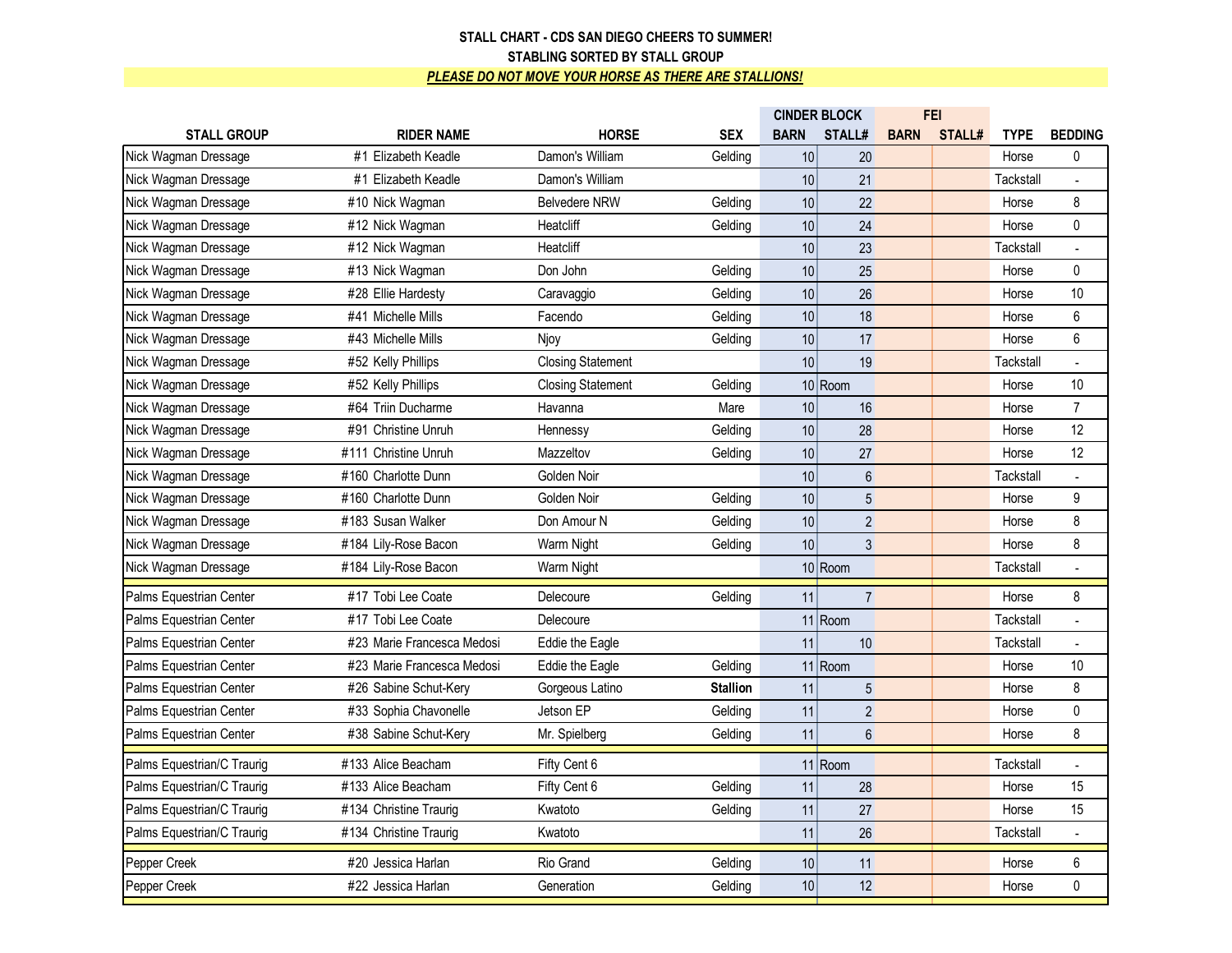| <b>CINDER BLOCK</b>           |                                 |                         | <b>FEI</b> |                |                |             |                |              |                          |
|-------------------------------|---------------------------------|-------------------------|------------|----------------|----------------|-------------|----------------|--------------|--------------------------|
| <b>STALL GROUP</b>            | <b>RIDER NAME</b>               | <b>HORSE</b>            | <b>SEX</b> | <b>BARN</b>    | STALL#         | <b>BARN</b> | STALL#         | <b>TYPE</b>  | <b>BEDDING</b>           |
| Porter/Thurman/Gray           | #141 Patti Thurman              | <b>Fuerstin Delia</b>   |            |                |                | 17          |                | 10 Tackstall |                          |
| Porter/Thurman/Gray           | #141 Patti Thurman              | <b>Fuerstin Delia</b>   | Mare       |                |                | 17          | 9              | Horse        | $\overline{4}$           |
| Porter/Thurman/Grav           | #142 Patti Thurman              | Shayna 4                | Mare       |                |                | 17          | $\mathbf{8}$   | Horse        | $\mathbf{0}$             |
| Porter/Thurman/Gray           | #150 Jennifer Vancheri - Porter | Khal Leonidas           | Gelding    |                |                | 17          | $\overline{7}$ | Horse        | 8                        |
| Porter/Thurman/Gray           | #178 Courtnay Gray              | Divina Dom Perignon     | Mare       |                |                | 17          | $6\phantom{a}$ | Horse        | $\overline{2}$           |
| Porter/Thurman/Gray           | #179 Jennifer Vancheri - Porter | Chantal                 | Mare       |                |                | 17          | 15             | Horse        | 8                        |
| Robin Garrett Dressage        | #96 Delaney Killalea            | Celtic Magic            |            | $\overline{4}$ | 44             |             |                | Tackstall    | $\overline{a}$           |
| Robin Garrett Dressage        | #96 Delaney Killalea            | Celtic Magic            | Gelding    | $\overline{4}$ | 43             |             |                | Horse        | $\overline{7}$           |
| Robin Garrett Dressage        | #113 Austin Antman              | Just Off Broadway       | Mare       | $\overline{4}$ | 42             |             |                | Horse        | 6                        |
| Robin Garrett Dressage        | #120 Delaney Killalea           | Serendipity             | Mare       | $\overline{4}$ | 41             |             |                | Horse        | $6\,$                    |
| Rocovich/Sulzbach/Hauck       | #9 James Woodard                | Simpatico               | Gelding    | 12             | 18             |             |                | Horse        | $\mathbf{0}$             |
| Rocovich/Sulzbach/Hauck       | #18 Katherine Hauck             | Eager                   | Gelding    | 12             | 19             |             |                | Horse        | $\overline{7}$           |
| Rocovich/Sulzbach/Hauck       | #53 Maya Johnson                | Capriella H             | Mare       | 12             | 25             |             |                | Horse        | $\pmb{0}$                |
| Rocovich/Sulzbach/Hauck       | #93 April Burr Adams            | Pablo's Dylano          | Gelding    | 12             | 24             |             |                | Horse        | 8                        |
| Rocovich/Sulzbach/Hauck       | #140 Katherine Sulzbach         | Limited Edition 92      | Gelding    | 12             | 20             |             |                | Horse        | 10                       |
| Rocovich/Sulzbach/Hauck       | #140 Katherine Sulzbach         | Limited Edition 92      |            |                | 12 Room        |             |                | Tackstall    | $\overline{\phantom{a}}$ |
| Rocovich/Sulzbach/Hauck       | #143 Katherine Sulzbach         | Fogoso WC               | Gelding    | 12             | 21             |             |                | Horse        | 8                        |
| Rocovich/Sulzbach/Hauck       | #151 Chloe Adrian-Giannetto     | Princess Isabella       | Mare       | 12             | 23             |             |                | Horse        | $\overline{7}$           |
| Rocovich/Sulzbach/Hauck       | #161 Chloe Adrian-Giannetto     | Duvall                  | Gelding    | 12             | 22             |             |                | Horse        | $\overline{7}$           |
| Salix Ranch                   | #2 Kristin Janishefski          | San Fiori               | Gelding    | $\overline{4}$ | 40             |             |                | Horse        | $6\,$                    |
| Salix Ranch                   | #5 Stephanie Busley             | Fuerte Ventura IR       | Gelding    | $\overline{4}$ | 39             |             |                | Horse        | 5                        |
| Salix Ranch                   | #5 Stephanie Busley             | Fuerte Ventura IR       |            | $\overline{4}$ | 38             |             |                | Tackstall    | $\overline{a}$           |
| Salix Ranch                   | #6 Anne Cooley                  | Royal Blue              | Gelding    | $\overline{4}$ | 37             |             |                | Horse        | 5                        |
| Salix Ranch                   | #21 Dolly Cohen                 | Dutch Chocolate         | Gelding    | $\sqrt{4}$     | 36             |             |                | Horse        | 4                        |
| Salix Ranch                   | #72 Stephanie Busley            | Furst Lady              | Mare       | $\overline{4}$ | 35             |             |                | Horse        | $\overline{5}$           |
| Sara Mosqueda                 | #36 Sage Chacon                 | Apfelkorn               | Gelding    |                |                | 15          | 18             | Horse        | $\overline{4}$           |
| Savoir Faire Stables          | #138 Catherine Rebouillat-Sato  | Natalia's Nightlight    | Mare       | 12             | $\overline{2}$ |             |                | Horse        | 10 <sup>1</sup>          |
| Savoir Faire/Triana Pangrcic  | #101 Triana Pangrcic            | Sandro's Holiday        | Mare       | 12             | 28             |             |                | Horse        | 6                        |
| Savoir Faire/Triana Pangrcic  | #112 Triana Pangrcic            | Sunsprite's Saltamontes |            | 12             | 26             |             |                | Tackstall    | $\overline{\phantom{a}}$ |
| Savoir Faire/Triana Pangrcic  | #112 Triana Pangrcic            | Sunsprite's Saltamontes | Gelding    | 12             | 27             |             |                | Horse        | 8                        |
| Savoir FS/Sandy Burns Gardner | #144 Liz Kramer                 | Lugano                  | Gelding    | 12             | $\mathfrak{Z}$ |             |                | Horse        | $\pmb{0}$                |
| Savoir FS/Sandy Burns Gardner | #144 Liz Kramer                 | Lugano                  |            |                | $12$ Room      |             |                | Tackstall    |                          |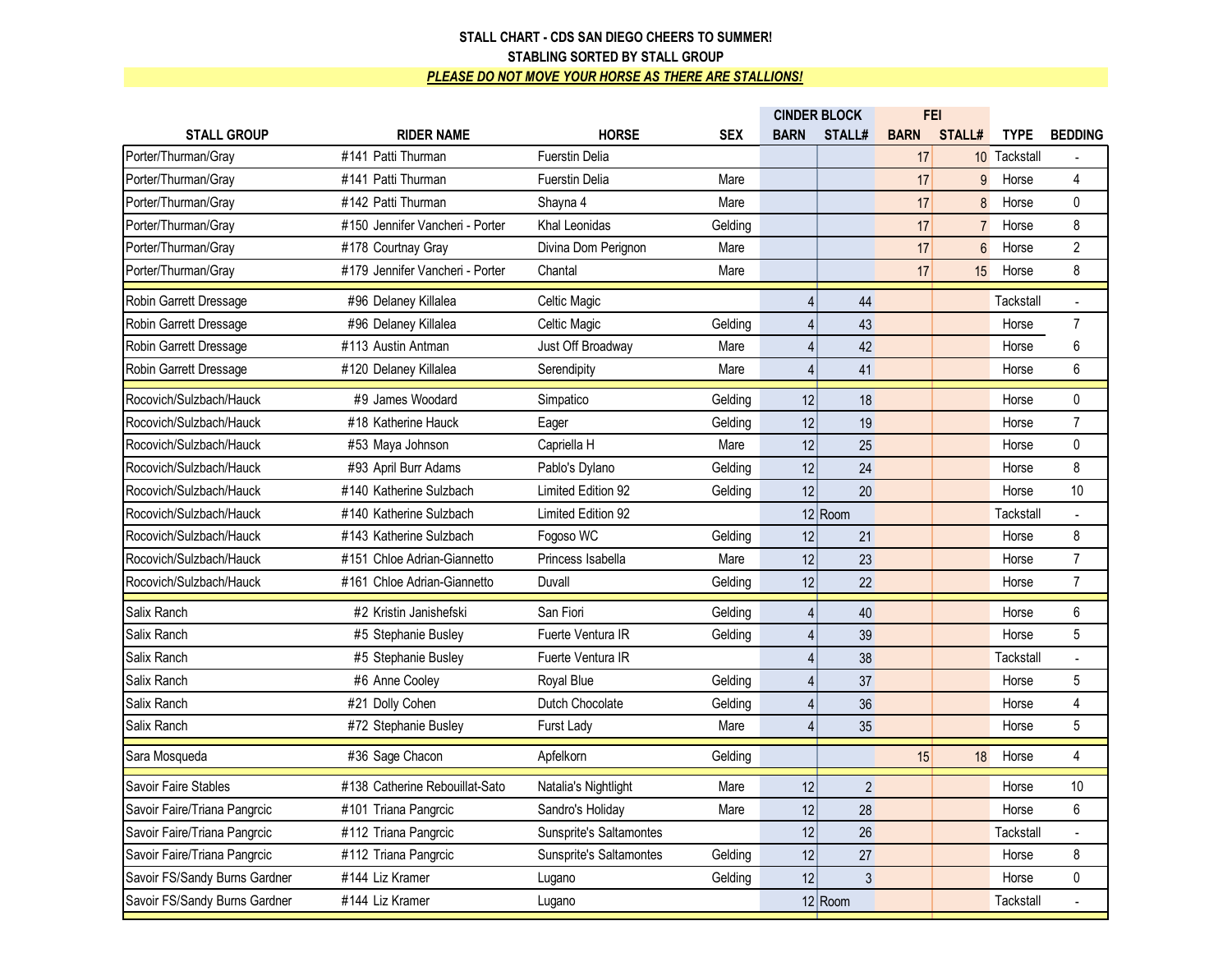|                                |                          |                    |            | <b>CINDER BLOCK</b> |                  |             | <b>FEI</b> |                  |                 |
|--------------------------------|--------------------------|--------------------|------------|---------------------|------------------|-------------|------------|------------------|-----------------|
| <b>STALL GROUP</b>             | <b>RIDER NAME</b>        | <b>HORSE</b>       | <b>SEX</b> | <b>BARN</b>         | STALL#           | <b>BARN</b> | STALL#     | <b>TYPE</b>      | <b>BEDDING</b>  |
| Sheri Heiar Dressage           | #55 Lauren Bartram       | Evan's Aurora      | Mare       | 9                   | $\overline{7}$   |             |            | Horse            | 6               |
| Sheri Heiar Dressage           | #67 Joleen Schultz       | Inocencio          | Stallion   | 9                   | $\overline{4}$   |             |            | Horse            | $\overline{4}$  |
| Sheri Heiar Dressage           | #67 Joleen Schultz       | Inocencio          |            | 9                   | 5                |             |            | Tackstall        | $\overline{a}$  |
| Sheri Heiar Dressage           | #108 Susan Stevenson     | Lady Scarlett      | Mare       | 9                   | $\boldsymbol{6}$ |             |            | Horse            | $\overline{4}$  |
| Spring Creek Training          | #3 Yoko Black            | Ember              | Mare       | 16                  | $\sqrt{3}$       |             |            | Horse            | 6               |
| Spring Creek Training          | #68 Lorraine Heath       | TMAC HS Zane       | Gelding    | 16                  | $\mathbf{1}$     |             |            | Horse            | $\overline{2}$  |
| Spring Creek Training          | #80 Dan Scheid           | Senor Dali         | Gelding    | 16                  | $\sqrt{2}$       |             |            | Horse            | $\pmb{0}$       |
| Stone Creek Dressage, Erin OS  | #8 Laura Mollrich        | Ciave              |            | $\vert 4 \vert$     | 33               |             |            | Tackstall        |                 |
| Stone Creek Dressage, Erin OS  | #8 Laura Mollrich        | Ciave              | Mare       | $\vert 4 \vert$     | 34               |             |            | Horse            | 10              |
| Taylor Lindsten                | #15 Karrin Taylor        | Last Chapter       | Gelding    | $\vert 4 \vert$     | 30               |             |            | Horse            | $\overline{7}$  |
| <b>Tavlor Lindsten</b>         | #47 Taylor Lindsten      | San Laurino H      |            | $\vert 4 \vert$     | 28               |             |            | Tackstall        | $\frac{1}{2}$   |
| <b>Taylor Lindsten</b>         | #47 Taylor Lindsten      | San Laurino H      | Gelding    | $\overline{4}$      | 29               |             |            | Horse            | 8               |
| The Acres Dressage             | #174 Tamara Michei       | <b>Trust Me</b>    | Gelding    | 16                  | 8                |             |            | Horse            | $\overline{4}$  |
| The Acres Dressage             | #176 Allison Berger      | <b>Bellini</b>     | Mare       | 16                  | 9                |             |            | Horse            | $6\phantom{1}$  |
| The Acres Dressage             | #176 Allison Berger      | <b>Bellini</b>     |            | 16                  | 10               |             |            | Tackstall        |                 |
| The Acres Dressage             | #177 Alicia Berger       | Floriano HB        | Gelding    | 16                  | $\overline{7}$   |             |            | Horse            | 0               |
| Tina Caldwell Dressage         | #54 Taylor Cassar        | Romeo Gold         |            | 10                  | 10               |             |            | Tackstall        |                 |
| Tina Caldwell Dressage         | #54 Taylor Cassar        | Romeo Gold         | Gelding    | 10                  | $\boldsymbol{9}$ |             |            | Horse            | 10 <sup>1</sup> |
| Tina Caldwell Dressage         | #162 Tina Caldwell       | Quo Vadis          | Gelding    | 10                  | 8                |             |            | Horse            | 8               |
| Tina Caldwell Dressage         | #187 Tina Caldwell       | Zimba              |            | 10                  | $\overline{7}$   |             |            | Tackstall        |                 |
| Tina Caldwell Dressage         | #187 Tina Caldwell       | Zimba              | Gelding    |                     | 10 Room          |             |            | Horse            | 10              |
| VS Dressage/Dawn WhiteO'Connor | #62 Dawn White-O'Connor  | Lucero De La Noche | Gelding    | 11                  | 12               |             |            | Horse            | 10              |
| VS Dressage/Dawn WhiteO'Connor | #63 Dawn White-O'Connor  | Happy              | Gelding    | 11                  | 13               |             |            | Horse            | 10              |
| VS Dressage/Dawn WhiteO'Connor | #99 Verena Mahin         | Style 4            |            |                     | 11 Room          |             |            | <b>Tackstall</b> | $\overline{a}$  |
| VS Dressage/Dawn WhiteO'Connor | #99 Verena Mahin         | Style 4            | Gelding    | 11                  | 10               |             |            | Horse            | 12              |
| VS Dressage/Dawn WhiteO'Connor | #100 Verena Mahin        | Bonsai EDI         | Gelding    | 11                  | 9                |             |            | Horse            | 12              |
| VS Dressage/Dawn WhiteO'Connor | #102 Verena Mahin        | Ferdinand          | Gelding    | 11                  | 8                |             |            | Horse            | 12              |
| VS Dressage/Dawn WhiteO'Connor | #103 Dawn White-O'Connor | Magnifico          | Gelding    | 11                  | 14               |             |            | Horse            | 10              |
| VS Dressage/Dawn WhiteO'Connor | #130 Stefany Twamley     | Don Castello       | Gelding    | 11                  | 11               |             |            | Horse            | 12              |
| VS Dressage/Dawn WhiteO'Connor | #164 Lewis Azar          | Sacre' Solei       | Mare       | 11                  | 16               |             |            | Horse            | 8               |
| VS Dressage/Dawn WhiteO'Connor | #172 Dawn White-O'Connor | Nobility LH        | Gelding    | 11                  | 15               |             |            | Horse            | 10              |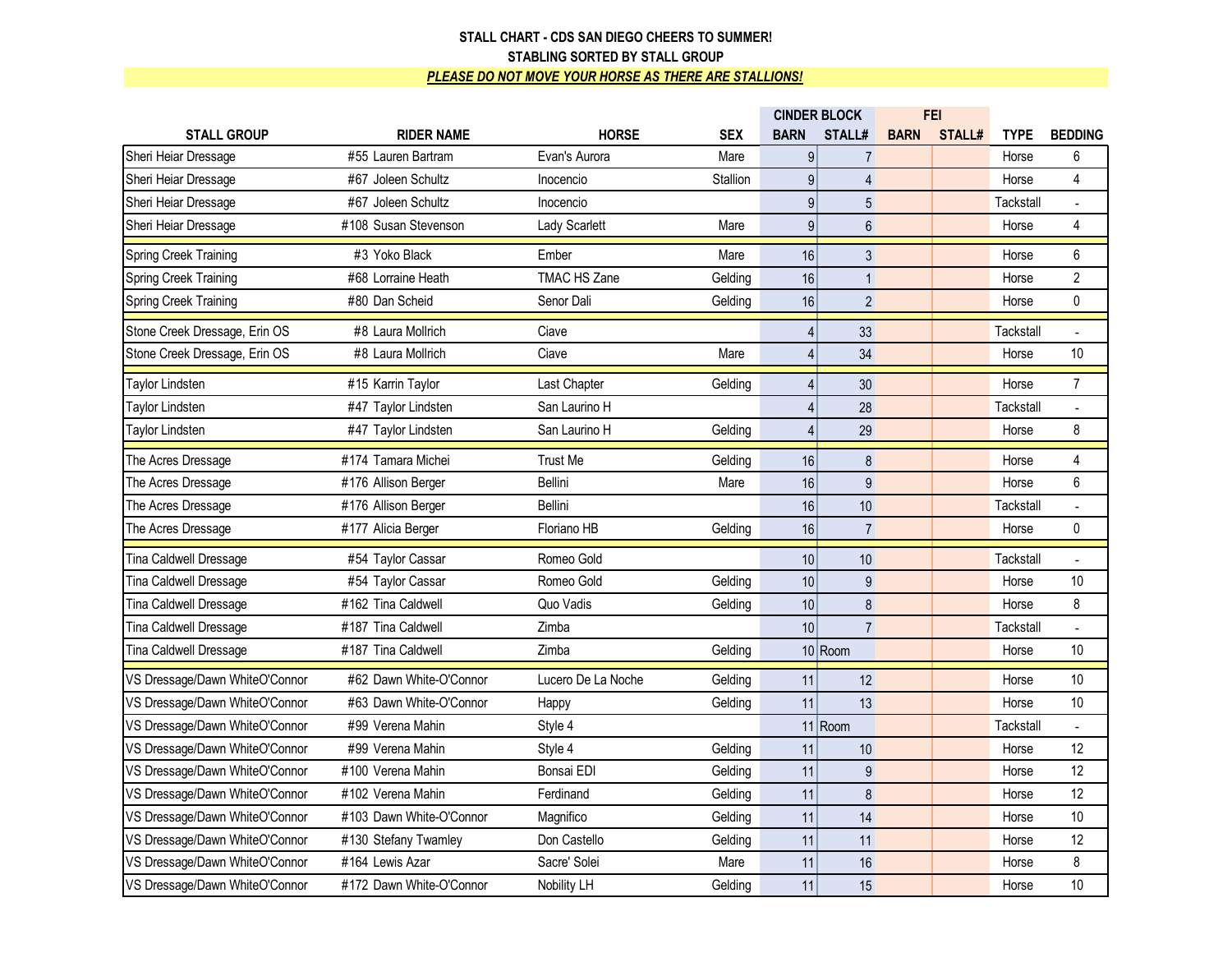|            | 4  | Inocencio $(4)$ 3                 |                         | <b>ION SWFT</b>                    | $\overline{2}$ | Hero (10)                   | $\mathbf 1$  | Ion SWF (8)                           |
|------------|----|-----------------------------------|-------------------------|------------------------------------|----------------|-----------------------------|--------------|---------------------------------------|
|            |    |                                   |                         |                                    |                |                             |              |                                       |
|            |    |                                   | 5                       | Inocencio                          |                | Ignite DG (7)               | 28           |                                       |
|            |    |                                   |                         |                                    |                | <b>Emperors New</b>         |              |                                       |
|            |    |                                   | 6                       | Lady Scarlett (4)                  |                | Groove (9)                  | 27           |                                       |
|            |    | <b>Taken</b>                      | $\overline{7}$          | Evan's Aurora (6)                  |                | Ciminiti (12)               | 26           | <b>Breeanna</b><br><b>Kenney Tack</b> |
|            |    |                                   | 8                       | Esteria (6)                        |                | Relevant (6)                | 25           |                                       |
|            |    | 2 Crossties                       | 9                       | Kalista W (6)                      |                | <b>Fleur Noir</b>           | 24           | 2 Crossties                           |
|            |    | Wash Rack                         | <b>Reine Noire</b>      | 23                                 | Wash Rack      |                             |              |                                       |
|            |    | 2 Crossties                       | 11                      | Sir Dillion (6)                    |                | Redhawks<br>Sagacity        | 22           | 2 Crossties                           |
|            |    | <b>Kim Mcgrath</b><br><b>Tack</b> | 12                      | <b>MSJ Celebrity</b><br>(12)       |                | <b>Dream of Mine</b><br>(4) | 21           | <b>Jo Moran Tack</b>                  |
|            |    |                                   | 13                      | <b>Diamante Del</b><br>Encanto (6) |                | Amphion (4)                 | 20           |                                       |
|            |    |                                   | 14                      | <b>Brighton</b>                    |                | Paddington Bar<br>S.W       | 19           |                                       |
|            |    |                                   |                         |                                    |                |                             |              |                                       |
| Los        |    | <b>Kim Mcgrath</b>                |                         | <b>Caynene Von</b>                 |                | Liberty (14)                |              | <b>Ashley Dondt</b>                   |
| Corralitos | 15 | <b>Tack</b>                       | 16                      | Sucandi (10)                       | 17             |                             | 18           | <b>Tack</b>                           |
|            |    |                                   |                         |                                    |                |                             |              |                                       |
|            |    |                                   |                         |                                    |                |                             |              |                                       |
|            |    |                                   |                         |                                    | Barn 10        |                             |              |                                       |
|            | 4  | WarmTack                          | 3                       | Warm Night (8)                     | $\overline{2}$ | Don Amour (8)               | $\mathbf{1}$ | <b>Ellie Tack</b>                     |
|            |    |                                   | 5                       | Golden Noir (9)                    |                | Hennessy (12)               | 28           |                                       |
|            |    |                                   | 6                       | <b>Golden Noir T</b>               |                | Mazzeltov (12)              | 27           |                                       |
|            |    | Zimba Tack                        | $\overline{7}$          | Zimba (10)                         |                | Caravaggio (10)             | 26           | Taken                                 |
|            |    |                                   | 8                       | Quo Vadis (8)                      |                | Don John                    | 25           |                                       |
|            |    | 2 Crossties                       | 9                       | Romeo Gold (10)                    |                | <b>Heatcliff</b>            | 24           | 2 Crossties                           |
|            |    | Wash Rack                         | 10                      | Romeo Gold T                       |                | <b>HeatCliff Tack</b>       | 23           | Wash Rack                             |
|            |    | 2 Crossties                       | 11                      | Rio Grande (6)                     |                | Belvedere (8)               | 22           | 2 Crossties                           |
|            |    | <b>Kilowatt Tack</b>              | 12                      | Generation                         |                | <b>Dami Tack</b>            | 21           | <b>Chip Tack</b>                      |
|            |    |                                   | 13                      | Wisteria(3)                        |                | Damon's Wiliam<br>(8)       | 20           |                                       |
|            |    |                                   | 14                      | Four By Four                       |                | Closing<br>Statement (10)   | 19           |                                       |
|            |    |                                   |                         |                                    |                |                             |              |                                       |
|            | 15 | KiloWatt                          | 16<br>Havanna (7)<br>17 |                                    |                | Njoy (6)                    | 18           | Facendo (6)                           |
|            |    |                                   |                         | Tina Caldwell<br>Jessica Harlan    |                | Nick Wagman                 |              |                                       |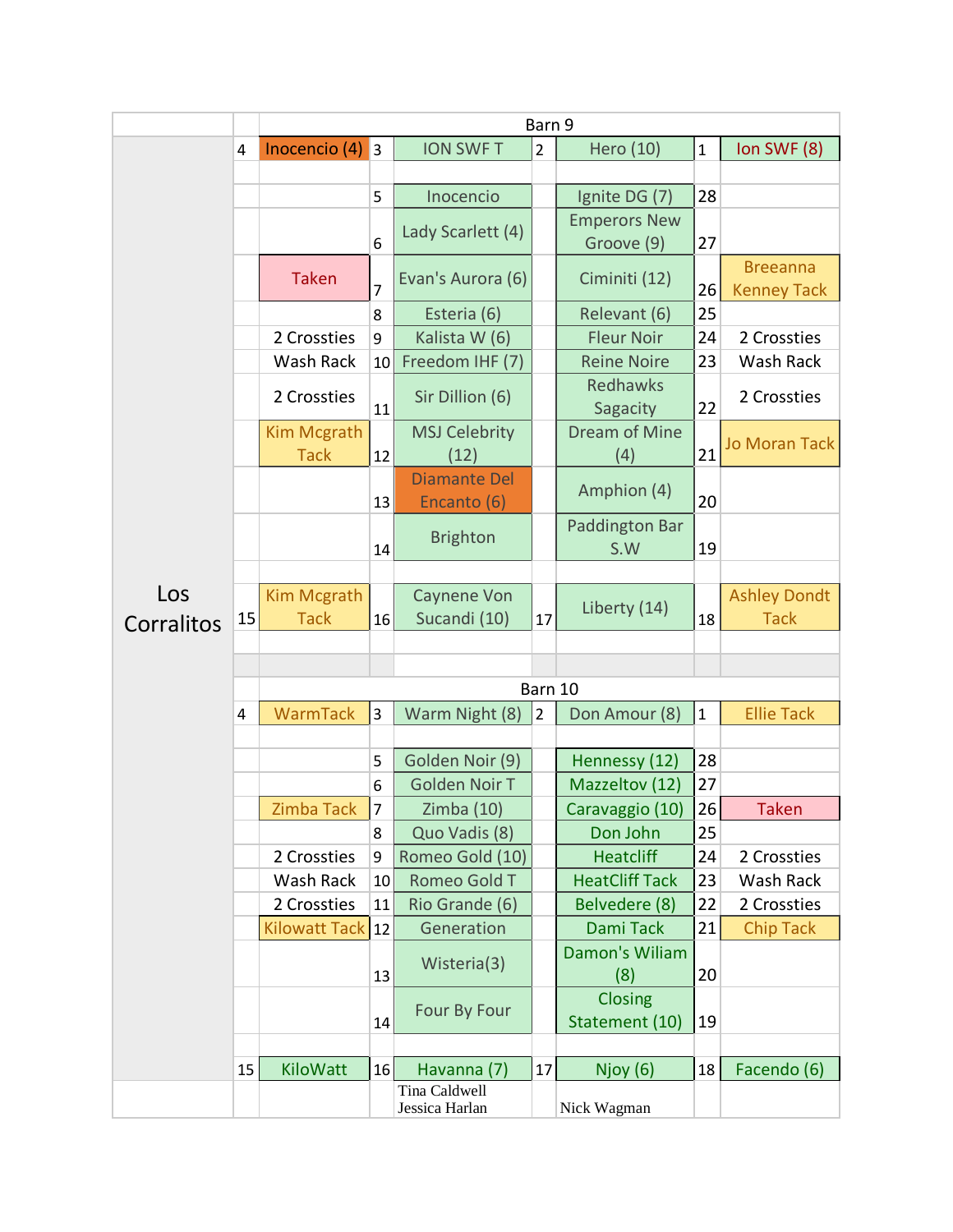|    | Barn 11                            |                      |                                   |                |                        |                     |                                      |  |  |  |  |  |  |  |
|----|------------------------------------|----------------------|-----------------------------------|----------------|------------------------|---------------------|--------------------------------------|--|--|--|--|--|--|--|
| 4  | <b>Marie Medosi</b><br><b>Tack</b> | 3                    | Eddie the Eagle (10)              | $\overline{2}$ | <b>Jetson EP</b>       | $\mathbf 1$         | <b>Alice Beachman</b><br><b>Tack</b> |  |  |  |  |  |  |  |
|    |                                    |                      |                                   |                |                        |                     |                                      |  |  |  |  |  |  |  |
|    |                                    | 5                    | <b>Gorgoeous Latino (8)</b>       |                | Fifty Cent (15)        | 28                  |                                      |  |  |  |  |  |  |  |
|    |                                    | 6                    | Mr. Spielberg (8)                 |                | Kwatoto (15)           | 27                  |                                      |  |  |  |  |  |  |  |
|    | <b>Tobi Coate Tack</b>             | $\overline{7}$       | Delecoure (8)<br><b>Kwatoto T</b> |                | 26                     | <b>Iniesto Tack</b> |                                      |  |  |  |  |  |  |  |
|    | 2 Crossties                        | 8                    | Ferdinand (12)                    |                | Iniesto (10)           | 25                  | 2 Crossties                          |  |  |  |  |  |  |  |
|    | Wash Rack                          | 9<br>Bonsai EDI (12) |                                   |                | It's a<br>Pleasure(10) | 24                  | Wash Rack                            |  |  |  |  |  |  |  |
|    | 2 Crossties                        | 10                   | <b>Style (12)</b>                 |                | Ribery (10)            | 23                  | 2 Crossties                          |  |  |  |  |  |  |  |
|    |                                    | 11                   | Don Castello (12)                 |                | Dorant-C (8)           | 22                  |                                      |  |  |  |  |  |  |  |
|    | <b>Style Tack</b>                  | 12                   | Lucero De La Noche<br>(10)        |                | <b>Wilkens T</b>       | 21                  | <b>Jae Chaney Tack</b>               |  |  |  |  |  |  |  |
|    |                                    | 13                   | Happy (10)                        |                | Wilkens                | 20                  |                                      |  |  |  |  |  |  |  |
|    |                                    | 14                   | Magnifico (10)                    |                | <b>Kazoo</b> (10)      | 19                  |                                      |  |  |  |  |  |  |  |
|    |                                    |                      |                                   |                |                        |                     |                                      |  |  |  |  |  |  |  |
| 15 | Nobility NH (10)                   | 16                   | Sacre Solei (8)                   | 17             | Zonda (10)             | 18                  | <b>Mccann</b>                        |  |  |  |  |  |  |  |
|    |                                    |                      |                                   |                |                        |                     |                                      |  |  |  |  |  |  |  |
|    |                                    | Dawn White Oconnor   |                                   |                | Matt Cunningham        |                     |                                      |  |  |  |  |  |  |  |
|    |                                    |                      | Palms Equestrian                  |                |                        |                     |                                      |  |  |  |  |  |  |  |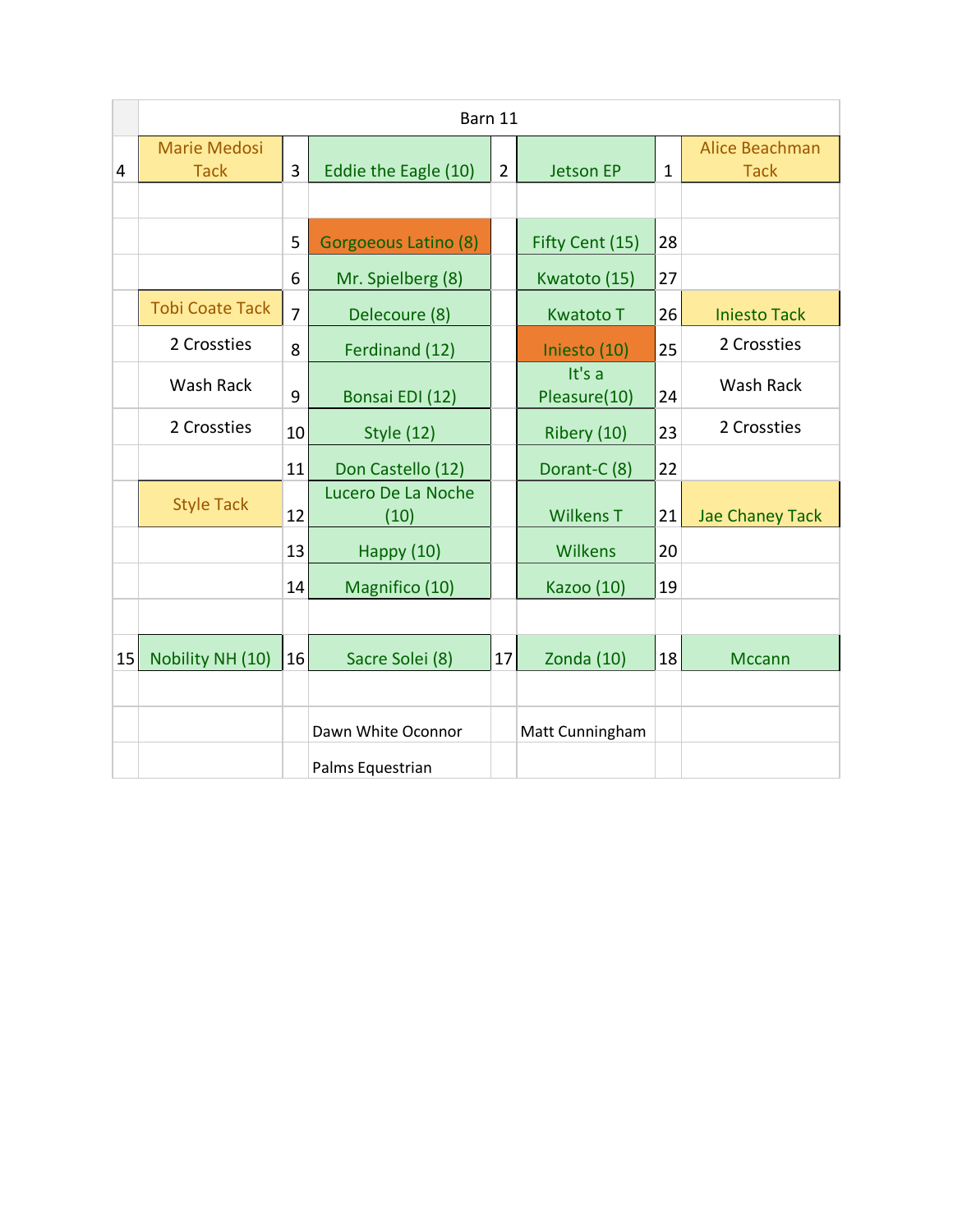|    | Barn 12                       |    |                      |    |                                 |             |                      |  |  |  |  |  |  |
|----|-------------------------------|----|----------------------|----|---------------------------------|-------------|----------------------|--|--|--|--|--|--|
| 4  | <b>Liz Kramer Tack</b>        | 3  | Lugano               |    | Natalia Night Light (10)        | $\mathbf 1$ | Taken                |  |  |  |  |  |  |
|    |                               |    |                      |    |                                 |             |                      |  |  |  |  |  |  |
|    |                               | 5  | Delovey T            |    | Sandro's Holiday (6)            | 28          |                      |  |  |  |  |  |  |
|    |                               | 6  | Wasabi (6)           |    | Sunsprites Saltamontes (8)      | 27          |                      |  |  |  |  |  |  |
|    | <b>Delovey Tack</b>           | 7  | Shutter Bug (6)      |    | <b>Sunsprites Saltamontes T</b> | 26          | Taken                |  |  |  |  |  |  |
|    | 2 Crossties                   | 8  | TR Silver Fortune(6) |    | Capriella H                     | 25          | 2 Crossties          |  |  |  |  |  |  |
|    | Wash Rack                     | 9  | Kiss My Chrome (6)   |    | Pablos Dylano (8)               | 24          | Wash Rack            |  |  |  |  |  |  |
|    | 2 Crossties                   | 10 | Stargali (6)         |    | Princess Isbaella (7)           | 23          | 2 Crossties          |  |  |  |  |  |  |
|    |                               | 11 | Delovey (6)          |    | Duvall (7)                      | 22          |                      |  |  |  |  |  |  |
|    | <b>Ikon Tack</b>              | 12 | Harvard              |    | Fogoso WC (8)                   | 21          | <b>Rocovich Tack</b> |  |  |  |  |  |  |
|    |                               | 13 | Lucky Luke           |    | Limited Edition (10)            | 20          |                      |  |  |  |  |  |  |
|    |                               | 14 | Kensington           |    | Eager (7)                       | 19          |                      |  |  |  |  |  |  |
|    |                               |    |                      |    |                                 |             |                      |  |  |  |  |  |  |
| 15 | <b>Ikon</b> (7)               | 16 | <b>Diesel CF</b>     | 17 | Diesel T                        | 18          | Simpatico            |  |  |  |  |  |  |
|    |                               |    |                      |    |                                 |             |                      |  |  |  |  |  |  |
|    | Amelia Newcomb<br>Sandy Burns |    |                      |    | Terri Rocovich                  |             |                      |  |  |  |  |  |  |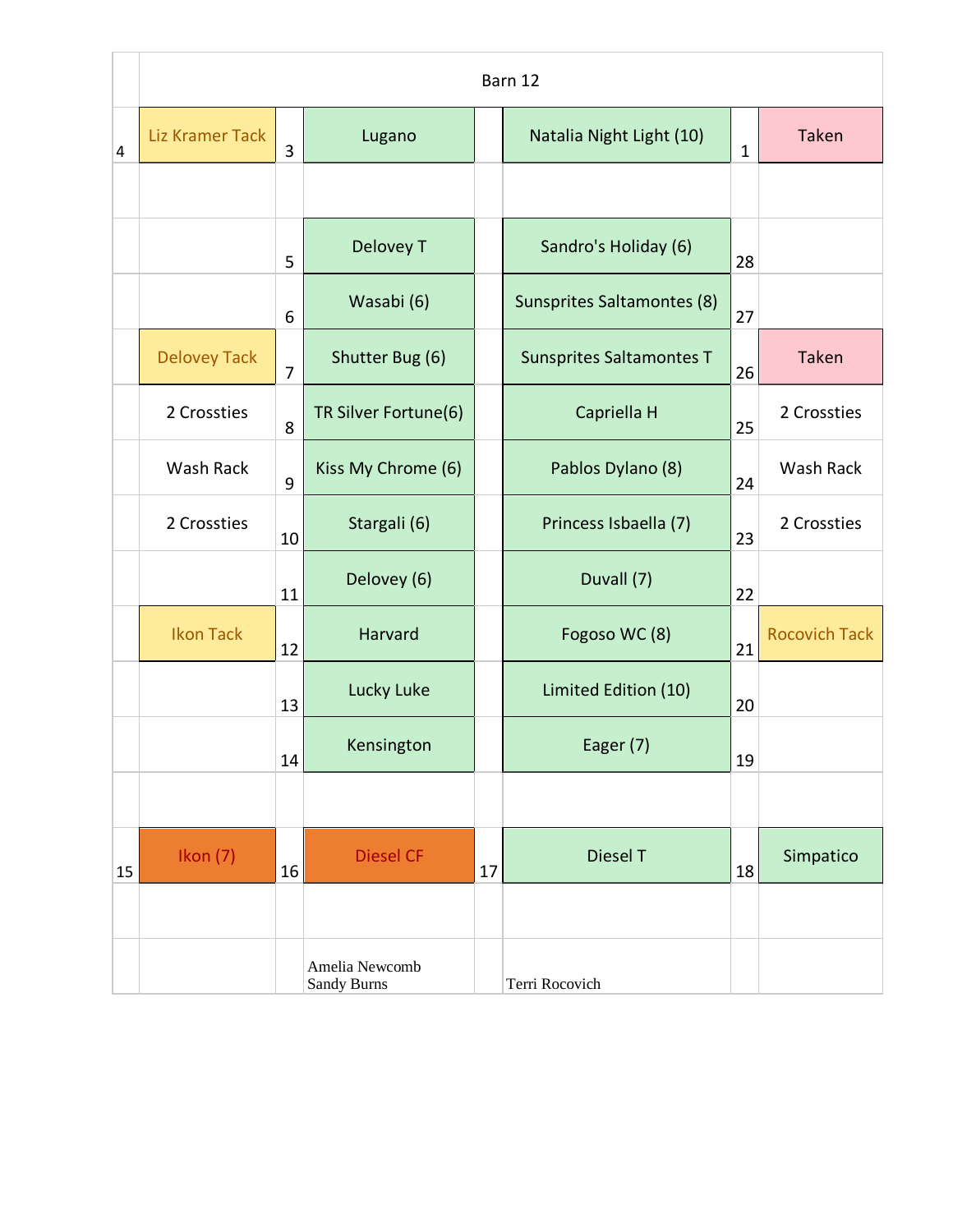|                |                   | 个Track个                              |    |              |              |                | 个Track个                                |                                  |          |                |
|----------------|-------------------|--------------------------------------|----|--------------|--------------|----------------|----------------------------------------|----------------------------------|----------|----------------|
|                |                   | <b>Robin Garrett</b>                 |    |              |              |                |                                        |                                  |          |                |
|                |                   | Group                                |    |              |              |                |                                        |                                  |          |                |
|                |                   | Barn 4                               |    |              |              |                |                                        | Barn 5                           |          |                |
| $\mathbf{1}$   | <b>Tack</b>       | <b>Celtic Magic Tack</b>             | 44 |              |              | $\mathbf{1}$   | <b>Tack</b>                            | <b>Jett MVS Tack</b>             | 44       |                |
|                | 2 Taken           | Celtic Magic (7)                     | 43 |              |              | $\overline{2}$ | <b>Taken</b>                           | Jett MVS (16)                    | 43       |                |
| 3              | Taken             | <b>Just Off</b><br>Broadway (6)      | 42 |              |              | 3              | <b>Taken</b>                           | Navarro (8)                      | 42       |                |
|                | 4 Taken           | Serendipity (6)                      | 41 |              |              | 4              | <b>Taken</b>                           | <b>News Man MVS</b>              | 41       |                |
|                | <b>Taken</b>      |                                      |    |              |              |                | <b>Taken</b>                           | <b>Pursuit of</b>                |          | $\overline{2}$ |
| 5              |                   | San Flori (6)                        | 40 |              |              | 5              |                                        | Happiness (8)                    | 40       | Crossties      |
| 6              | Taken             | <b>Fuerte Ventura</b><br>(5)         | 39 | Wash<br>Rack | Wash<br>Rack | 6              | <b>Taken</b>                           | Nouveau (5)                      | 39       |                |
| $\overline{7}$ | Taken             | <b>Fuente Ventura T</b>              | 38 |              |              | 7              | <b>Taken</b>                           | Copa Cabana MRF<br>(6)           | 38       | Wash<br>Rack   |
|                | 8 Taken           | Royal Blue (5)                       | 37 |              |              | 8              | <b>Taken</b>                           | <b>Spartakus</b>                 | 37       |                |
| 9              | <b>Taken</b>      | <b>Dutch Chocolate</b><br>(4)        | 36 |              |              | 9              | <b>Taken</b>                           | <b>Dominus</b><br>Denhartog (8)  | 36       |                |
|                | 10 Taken          | Furst Lady (5)                       | 35 |              |              | 10             | <b>Taken</b>                           | Romulus (8)                      | 35       |                |
|                | 11 Taken          | <b>Ciave (10)</b>                    | 34 |              |              | 11             | <b>Taken</b>                           | <b>Romulus Tack</b>              | 34       |                |
| 12             | Taken             | <b>Laura Mollrich</b><br><b>Tack</b> | 33 |              |              | 12             | <b>Taken</b>                           | Furtenmarsch (8)                 | 33       |                |
|                |                   |                                      |    |              |              |                |                                        |                                  |          | $\overline{2}$ |
| 13             | <b>Tack</b>       | <b>Maggie Evans T</b>                | 32 |              |              | 13             | Tack / Taken                           | Murrieta Rock (8)                | 32       | Crossties      |
|                |                   |                                      |    |              |              |                |                                        |                                  |          |                |
|                |                   |                                      |    |              |              |                | <b>Linus De</b>                        |                                  |          |                |
| 14             | Taken             | Fuengirola (9)                       | 31 |              |              | 14             | Encinasola (8)                         | Dori (8)                         | 31       |                |
|                | 15 Taken          | Last Chapter (7)                     | 30 |              |              | 15             | Avalancha (8)                          | Tack / Taken                     | 30       |                |
|                | 16 Taken          | San Laurino (8)                      | 29 |              |              | 16             | <b>Hoffman T</b>                       | D'Rosa T                         | 29       |                |
| 17             | Taken             | Last Chapter T                       | 28 | Wash<br>Rack | Wash         | 17             |                                        |                                  |          | 3 Cross        |
|                |                   | R U 4 ME (4)                         | 27 |              | Rack         | 18             | Improv (5)                             | D'Rosa (8)                       | 28<br>27 | <b>Ties</b>    |
| 19             | 18 Taken<br>Taken | Rejoice of<br>Rubignon               | 26 |              |              | 19             | Sir Junior (10)<br><b>Sir Junior T</b> | Figaro (8)<br>Fine Design AF (5) | 26       |                |
|                |                   | <b>Twix VD Terpen</b>                |    |              |              |                |                                        |                                  |          | $\overline{2}$ |
| 20             | <b>Taken</b>      | (6)                                  | 25 |              |              | 20             | Nero (8)                               | Feego (7)                        | 25       | Crossties      |
|                | Taken             | <b>Gwendolyn the</b>                 |    |              |              |                |                                        |                                  |          |                |
| 21             |                   | <b>Good (4)</b>                      | 24 |              |              | 21<br>22       | D'Amore (8)                            | Q sieben (7)                     | 24       | (W/Water)      |
| 22             | <b>Tack</b>       | <b>Smigel Tack</b>                   | 23 |              |              |                | <b>D'Amore Tack</b>                    | Q Sieben Tack                    | 23       |                |
|                |                   | Smigel                               |    |              |              |                | <b>Stephan Birchall</b>                | <b>Adventure Farms</b>           |          |                |
|                |                   | <b>Molly Martin</b>                  |    |              |              |                | Caroline Hoffman                       |                                  |          |                |
|                |                   | <b>Taylor Lindsten</b>               |    |              |              |                |                                        |                                  |          |                |
|                |                   | Laura Mollrich                       |    |              |              |                |                                        |                                  |          |                |
|                |                   | Salix Ranch                          |    |              |              |                |                                        |                                  |          |                |